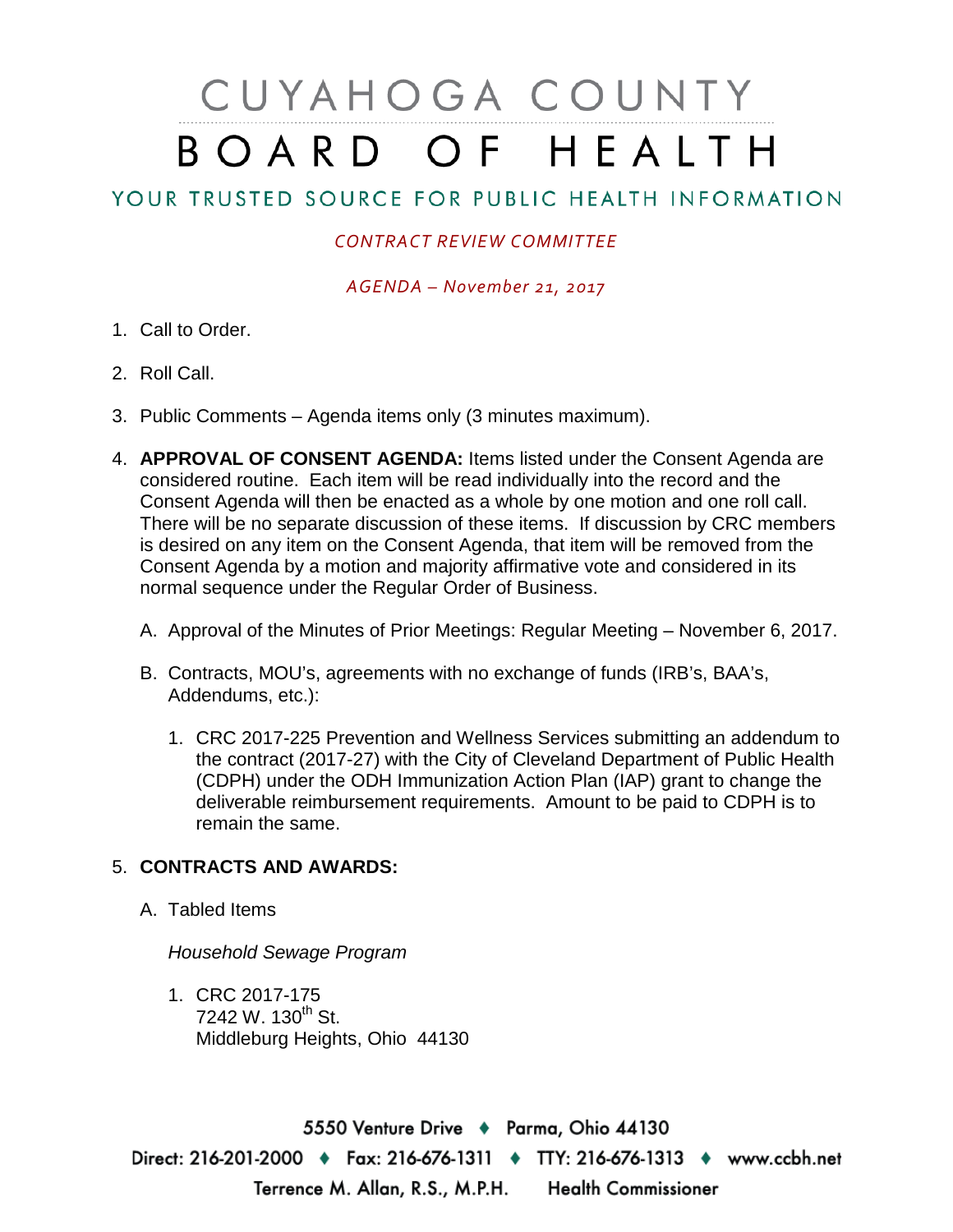2. CRC 2017-224 Prevention and Wellness Services submitting a Memorandum of Understanding (MOU) with OhioGuidestone to provide training to community partners throughout Northeast Ohio effective November 1, 2017. Amount to be received is at a rate of \$30.00/hour per completed training.

Purpose: To provide Bridges Out of Poverty training to community partners throughout Northeast Ohio.

- B. New Items For Review
	- 1. Bid/Quote Openings ≥ \$25,000.00

*Lead Program* 

- a. CRC 2017-226 1526-28 Mars Ave. (Up & Down) Lakewood, Ohio 44107
- b. CRC 2017-227 3108 Van Aken Blvd. Shaker Hts., Ohio 44120
- c. CRC 2017-228 1340 Bonnieview Ave. (Up & Down) Lakewood, Ohio 44107
- 2. Bid/Quote Openings < \$25,000.00

*Lead Program* 

- a. CRC 2017-229 2094 Lakeland Ave. Lakewood, Ohio 44107
- b. CRC 2017-230 691 E.  $240^{th}$  St. Euclid, Ohio 44123
- c. CRC 2017-231 1950 Wyandotte Euclid, Ohio 44117
- 3. Expenditures: Contracts < \$25,000.00

5550 Venture Drive ♦ Parma, Ohio 44130 Direct: 216-201-2000 ♦ Fax: 216-676-1311 ♦ TTY: 216-676-1313 ♦ www.ccbh.net Terrence M. Allan, R.S., M.P.H. **Health Commissioner**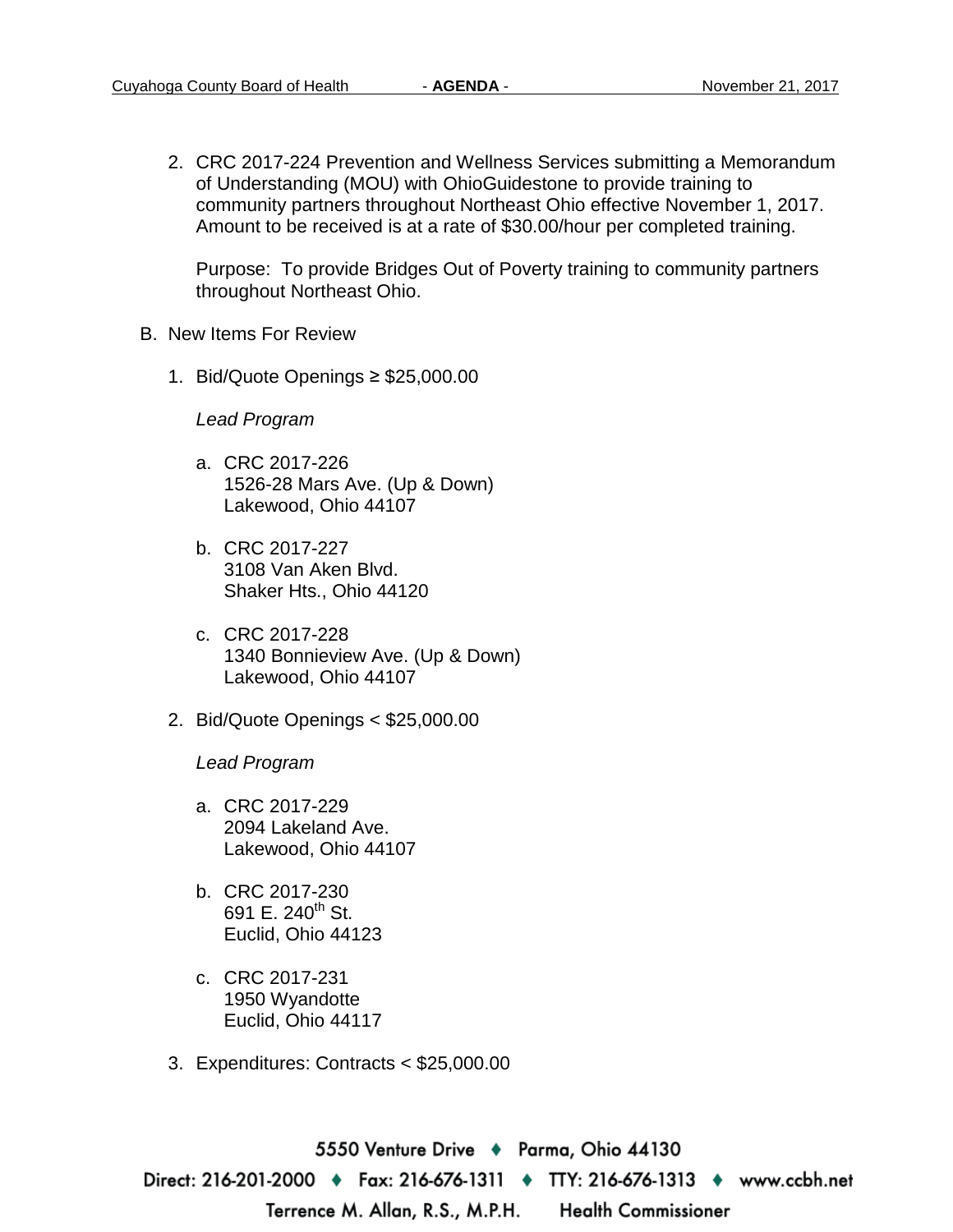a. CRC 2017-232 Environmental Public Health Services submitting a contract with Maple Heights City School District from October 1, 2017 through August 31, 2018 under the ODOT Safe Routes to School (SRTS) Maple Heights grant. Amount to be paid to Maple Heights City School District is not to exceed \$5,500.00.

Purpose: To support the Safe Routes to School grant programming during the 2017-2018 school year.

Funding Source: 100 % reimbursable through the FY2018 SRTS Maple Heights grant.

b. CRC 2017-233 Prevention and Wellness Services submitting addendums to the following contracts under the Teen Wellness Initiative grant:

|                                                    | From                    | Т٥ |
|----------------------------------------------------|-------------------------|----|
| <b>LGBT Community Center of Cleveland</b>          | \$52,257.00 \$42,854.85 |    |
| <b>Pregnant With Possibilities Resource Center</b> | \$11,250.00 \$ 6,325.00 |    |

Purpose: Reallocation of grant funds due to inability to meet projected quantity of education sessions.

Funding Source: 100% reimbursable through the FY2018 TWI grant

c. CRC 2017-234 Epidemiology, Surveillance and Informatics Services submitting an addendum to the contract with ZED Digital (Resolution 2015-196 & CRC 2016-42) to extend the contract period from November 30, 2017 to December 31, 2018 and increase the amount to be paid to ZED Digital from \$116,969.00 to \$135,469.00.

Purpose: To provide ongoing website and hosting support and graphics design services.

Funding Source: 100% reimbursable through CCBH General Revenue.

d. CRC 2017-235 Administration Services submitting a contract with Wells Fargo Insurance Services USA, Inc. from January 1, 2018 through December 31, 2018. Amount to be paid to Wells Fargo Insurance Services USA, Inc. is not to exceed \$22,000.00.

Purpose: To provide health insurance consultant services.

Funding Source: 100% funded through CCBH General Revenue

4. Revenue Generating Agreements < \$25,000.00

5550 Venture Drive + Parma, Ohio 44130

Direct: 216-201-2000 ♦ Fax: 216-676-1311 ♦ TTY: 216-676-1313 ♦ www.ccbh.net

Terrence M. Allan, R.S., M.P.H. **Health Commissioner**